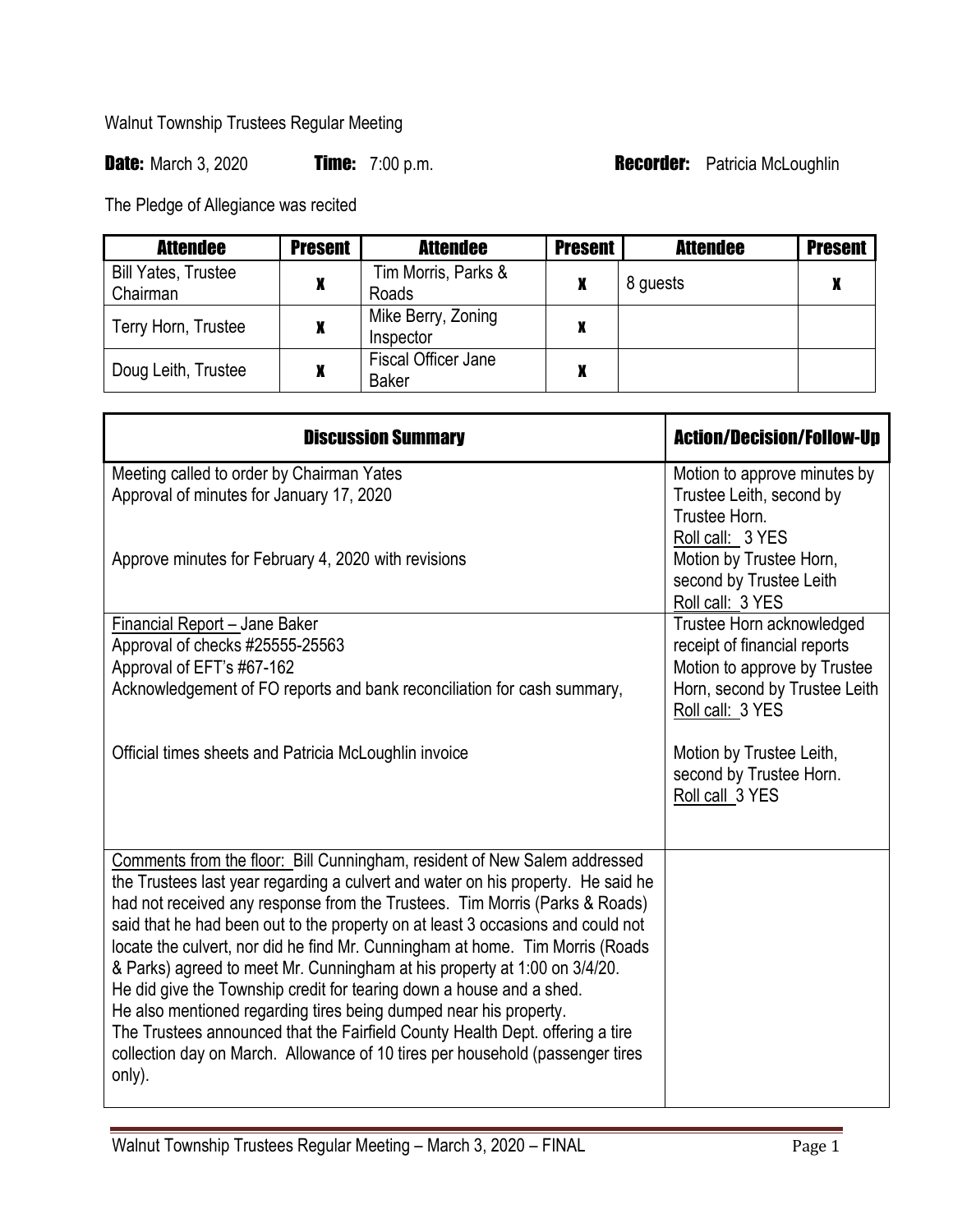| Millersport Fire Department - Chief Bob Price                                           |                                                            |
|-----------------------------------------------------------------------------------------|------------------------------------------------------------|
| 106 fire and EMT runs between Walnut Township-Thurston and Millersport Fire             |                                                            |
| Department.                                                                             |                                                            |
| Plans to hire 6 new applicants                                                          |                                                            |
| April 2nd is the first scheduled meeting for the BLASST 2020.                           |                                                            |
|                                                                                         |                                                            |
| Thurston-Walnut Township Fire Department -                                              |                                                            |
| Trustee Leith attended a meeting with Chief Price and Mary (Mayor of Thurston)          |                                                            |
| to alleviate any rumors regarding the closing of the TWTFD. Trustee Leith               |                                                            |
| assured the Mayor that there were no plans to close the Thurston-Walnut Twp.            |                                                            |
| F.D.                                                                                    |                                                            |
| Zoning Inspector- Mike Berry                                                            |                                                            |
| 3 permits                                                                               |                                                            |
| 1 fence, 1 shed, 1 deck                                                                 |                                                            |
| Parks & Roads - Tim Morris                                                              |                                                            |
| Tim said that Leib's Island Road needs to be repaved.                                   |                                                            |
| Working on 2 grants: Community block grant for 6 roads @ Fairfield Beach.               |                                                            |
| Meeting scheduled with BWC on 3/5/2020                                                  |                                                            |
| Meeting with the County scheduled for 3/17/2020                                         |                                                            |
| The tornado shelter grant at Fairfield Beach is moving forward. Application for         |                                                            |
| sewer system and well for the tornado shelter is \$15,000.00                            |                                                            |
| Crack seal on Cherry Lane is estimated \$2,000.00.                                      | Motion by Trustee Horn to                                  |
| Tires are needed for the front-end loader - estimate is \$4600.00 with Krieger<br>Tire. | approve the estimate for tires                             |
|                                                                                         | for front-end loader, second                               |
|                                                                                         | by Trustee Leith.                                          |
|                                                                                         |                                                            |
|                                                                                         |                                                            |
|                                                                                         | Roll call: 3 YES                                           |
| Tim provided estimate of \$1,750.00 for new shop windows.                               | Motion by Trustee Horn to<br>approve estimate for windows, |
|                                                                                         | second by Chairman Yates.                                  |
|                                                                                         | Roll call: 3 YES                                           |
| Recycling - Trustee Leith said that the new manager at the recycling company            |                                                            |
| contacted him to discuss the possibility of placing another recycling trailer           |                                                            |
| somewhere in the Township. Trustee Leith shared with him the issues the                 |                                                            |
| Township is having with the lack of maintenance on the current trailers at the          |                                                            |
| Township building. The new manager said that he would work on improving the             |                                                            |
| maintenance of the current trailers and requested the placement of a second             |                                                            |
| trailer somewhere in the Township. Trustee Leith said that he would table the           |                                                            |
| possibility of additional trailers until the situation is rectified.                    |                                                            |
| Trustee Leith suggested that Mike King contact the new manager and discuss              |                                                            |
| the possibility of placing signs at the current trailers to see if it would eliminate   |                                                            |
| the dumping of trash.                                                                   |                                                            |
|                                                                                         |                                                            |
|                                                                                         |                                                            |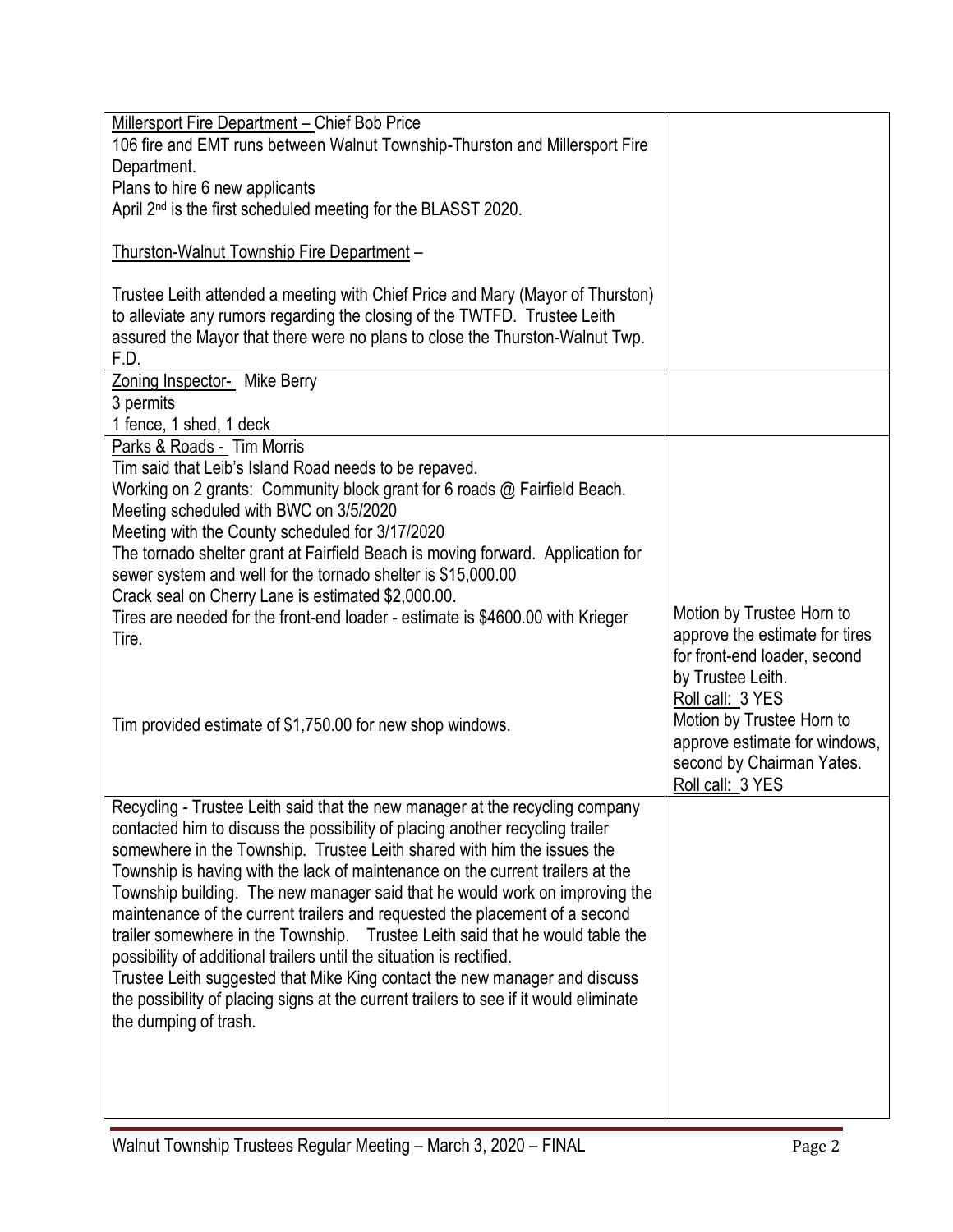| Old Business-<br>5725 Blacklick-Eastern Rd. (SR 204) - email from Mr. Chapdelaine explaining<br>his intentions are to demolish the property with all outbuildings except for one.                                                                                                                                                                                                                                                                                                                                                                                                                                                                                                                                                                                                                                                                                                                                                                                                                                                                                                                                                                                                                                                                                                                                                                                                                                                                                                                                                                                                                                                                                                                                        |                                                                                                                                                                                                           |
|--------------------------------------------------------------------------------------------------------------------------------------------------------------------------------------------------------------------------------------------------------------------------------------------------------------------------------------------------------------------------------------------------------------------------------------------------------------------------------------------------------------------------------------------------------------------------------------------------------------------------------------------------------------------------------------------------------------------------------------------------------------------------------------------------------------------------------------------------------------------------------------------------------------------------------------------------------------------------------------------------------------------------------------------------------------------------------------------------------------------------------------------------------------------------------------------------------------------------------------------------------------------------------------------------------------------------------------------------------------------------------------------------------------------------------------------------------------------------------------------------------------------------------------------------------------------------------------------------------------------------------------------------------------------------------------------------------------------------|-----------------------------------------------------------------------------------------------------------------------------------------------------------------------------------------------------------|
| Garage block wall repairs - Chris Henry to start repairs on 3/16/20 at a cost of<br>\$5425.00. This estimate does not include angle iron plates or welding.                                                                                                                                                                                                                                                                                                                                                                                                                                                                                                                                                                                                                                                                                                                                                                                                                                                                                                                                                                                                                                                                                                                                                                                                                                                                                                                                                                                                                                                                                                                                                              |                                                                                                                                                                                                           |
| Property Maintenance Code - The Trustees are proposing to adopt the<br>international Property Maintenance Code (IPMC) and enforce Chapter 3 of the<br>Code on a "priority basis". This covers building exteriors as well as the upkeep<br>of the site and would control items such as rubbish, building materials, junk<br>cars, etc.<br>Chris Sasso, resident of North Bank suggested a volunteer committee to help<br>people fix or repair their houses prior to being subjected to citations.<br>The Trustees explained that they would utilize the Fairfield County Law<br>Director's Office to enforce at no cost to the Township.<br>The Trustees suggested 2 public hearings and notify the public 1 week in<br>advance of these meetings. A Special Meeting was scheduled for Wednesday<br>3/18/2020 at 7:00 p.m. for the first public hearing, and Tuesday, April 7 <sup>th</sup> at 6:30<br>p.m. for the second public hearing. Publication date would be March 9-13, 2020<br>IPMC and placed on the township website and in the Eagle Gazette. Trustee<br>Horn said that he would extend an invitation to Dan Cogley from the Law<br>Director's Office to attend the 2 <sup>nd</sup> hearing to address any questions or concerns<br>from the public. The Trustees also indicated that the adoption of a Property<br>Maintenance Code would need to be approved by 3 Trustees.<br>Section 104 of the IPMC provides the guidelines for the job description for a<br>property maintenance inspector. Trustee Horn is to draft the job description for<br>approval by Trustees. Residents questioned where the funds would come from<br>to pay for this person and Jane replied it would come from zoning funds. | Motion by Trustee Horn to<br>propose establishing a<br><b>Property Maintenance Code</b><br>for Walnut Twp. On Wed.<br>3/18/2020 and Tuesday,<br>4/7/2020, second by Trustee<br>Leith.<br>Roll call: 3 YES |
| Salt Barn inspection – Trustee Horn indicated that the posts towards the door<br>are deteriorating.                                                                                                                                                                                                                                                                                                                                                                                                                                                                                                                                                                                                                                                                                                                                                                                                                                                                                                                                                                                                                                                                                                                                                                                                                                                                                                                                                                                                                                                                                                                                                                                                                      |                                                                                                                                                                                                           |
| Resolution 07-20 for OTARMA insurance update. House Bill 291<br>Surety bonds on OTARMA policy                                                                                                                                                                                                                                                                                                                                                                                                                                                                                                                                                                                                                                                                                                                                                                                                                                                                                                                                                                                                                                                                                                                                                                                                                                                                                                                                                                                                                                                                                                                                                                                                                            | Motion by Chairman Yates,<br>second by Trustee Leith.<br>Roll call: 3 YES                                                                                                                                 |
|                                                                                                                                                                                                                                                                                                                                                                                                                                                                                                                                                                                                                                                                                                                                                                                                                                                                                                                                                                                                                                                                                                                                                                                                                                                                                                                                                                                                                                                                                                                                                                                                                                                                                                                          |                                                                                                                                                                                                           |